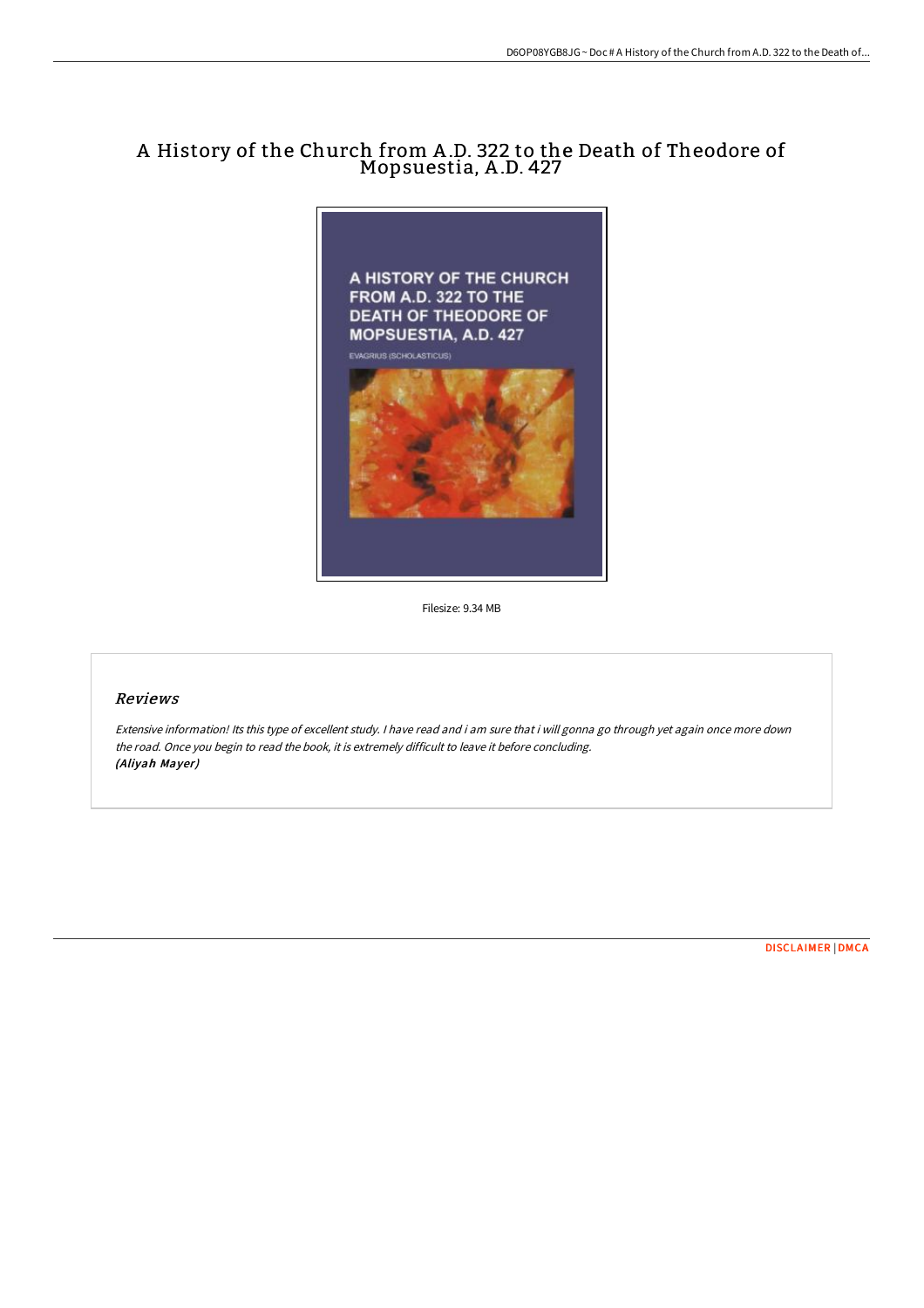## A HISTORY OF THE CHURCH FROM A.D. 322 TO THE DEATH OF THEODORE OF MOPSUESTIA, A.D. 427



Rarebooksclub.com, United States, 2012. Paperback. Book Condition: New. 246 x 189 mm. Language: English . Brand New Book \*\*\*\*\* Print on Demand \*\*\*\*\*.This historic book may have numerous typos and missing text. Purchasers can download a free scanned copy of the original book (without typos) from the publisher. Not indexed. Not illustrated. 1854 Excerpt: .a man who had a hatchet to strike Serapis with violence. When the blow was inflicted, all the people shrieked, fearing that what had been rumoured would come to pass. But Serapis suffered no pain from the wound, neither did it utter any exclamation; for it was made of wood, and was without life. When the head was broken open, a troop of mice immediately ran out; for these animals had made their abode in the interior of the god of the Egyptians. The body was broken up into small pieces and burnt; the head was carried throughout the city, and submitted to the inspection of those who had worshipped the idol, and who now ridiculed its weakness. In this way were the temples of the demons destroyed throughout the world. CHAP. XXIII.--Dispute Between Flavian, Bishop Op An TIOCH, AND THE BISHOPS OP THE WEST, CONCERNING PAULINUS (A. D. 381). Flavian, who had sustained with Diodorus so many conflicts in defence of the Saviour s flock, was appointed to succeed the great Melitius in the bishopric of Antioch. Paulinus endeavoured to prove that he had himself a prior right to this bishopric. But the priests rejected his pretensions, saying, that as he would not receive the counsels of Melitius, he ought not to obtain his episcopal chair after his death, but that the pastoral office ought to be bestowed upon one who had distinguished himself by so many arduous labours, and who had so often defended...

 $\mathbb{R}$ Read A History of the Church from A.D. 322 to the Death of Theodore of [Mopsuestia,](http://bookera.tech/a-history-of-the-church-from-a-d-322-to-the-deat.html) A.D. 427 Online  $\frac{1}{100}$ Download PDF A History of the Church from A.D. 322 to the Death of Theodore of [Mopsuestia,](http://bookera.tech/a-history-of-the-church-from-a-d-322-to-the-deat.html) A.D. 427